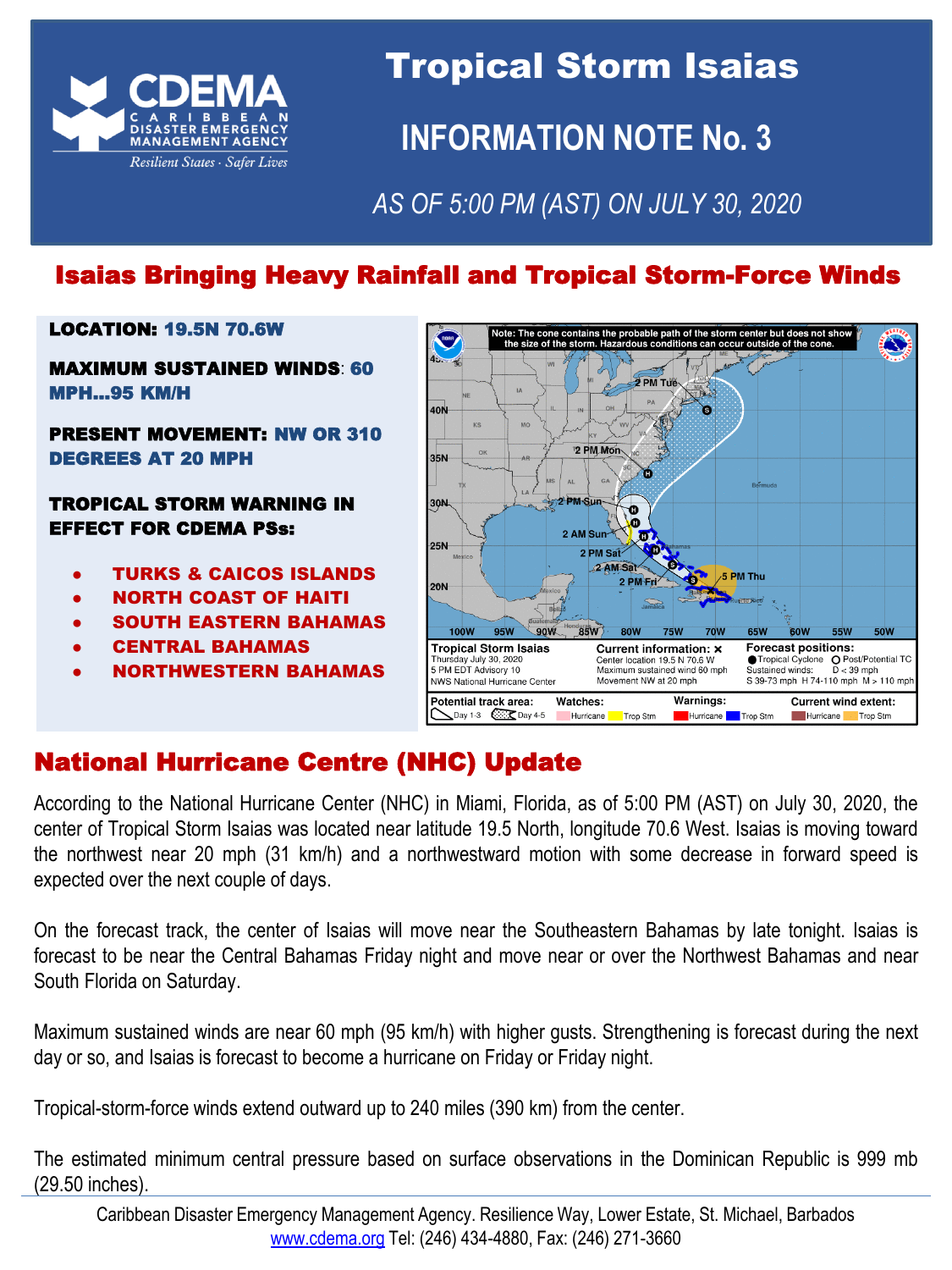#### Caribbean Institute For Meteorology And Hydrology (CIMH) Analysis

*Disclaimer: The CIMH provides special weather interpretation of the current and forecasted tropical weather affecting the Caribbean Region and is NOT an official forecasting agency.*

The Caribbean Institute for Meteorology and Hydrology (CIMH) is closely monitoring this system as it continues on its trajectory towards the Lesser Antilles. CIMH has provided the below weather update as at Wednesday, July 30, 2020.

**Weather** - TS Isaias is producing heavy rainfall and gusty winds over Puerto Rico and the Dominican Republic and environs. Showers and thundershowers are expected over the Turks and Caicos Islands and The Bahamas by Friday 31st July, 2020.

**Winds** - Strong winds will accompany heavy thundershowers. Environs will also experience strong winds. It is expected that there could be tumbling and rolling of unsecured objects, falling limbs and trees and possible damage to power lines.

**Rainfall/Flood** - Heavy rainfall > 8 inches (200 mm) is expected in the vicinity of TCI and Bahamas with the potential for 4 - 6 inches (100 - 150 mm) over portions of Haiti. Flash floods and mudslides are possible in northern and central regions of Haiti resulting in debris flows that can cause disruption to water supplies, electric utilities and road networks. Coastal inundation is likely in the Bahamas and TCI, which may be exacerbated by rough seas and prolonged rainfall.

**Seas** – Moderate to rough with wave heights in excess of 6 metres in open waters in the vicinity of TCI and extending through the Bahamas resulting in sea spray, choppy seas and large breaking waves. Beach operations should be halted and vessels secured.

#### Caribbean Disaster Emergency Management Agency (CDEMA) Actions

- The RRM and RCC remains activated to provide joint coordination of the regional preparedness and response planning operations.
- The RCC maintains communication with the Participating States under threat from Tropical Storm Isaias to gain a sense of their preparedness.
- The Regional Response Teams have been placed on ALERT! The RCC has commenced administrative and logistical arrangements for the possible deployment of teams should this become necessary.
- The 3rd meeting of the Caribbean Development Partners Group (CDPG) for Tropical Storm Isaias was convened on July 30, 2020 at 1:00 PM. The partners received a briefing from the Caribbean Institute of Meteorology and Hydrology (CIMH), CDEMA, CARICOM Institutions present, and the UN Regional Partners
- CDEMA has developed an Operational Planning Guide for planning purposes to guide potential responses to states.
- CDEMA continues to refine the regional deployment protocols for a multi-hazard scenario.
- CDEMA will continue to monitor the progress of the system and provide updates as information becomes available.

Caribbean Disaster Emergency Management Agency. Resilience Way, Lower Estate, St. Michael, Barbados [www.cdema.org](http://www.cdema.org/) Tel: (246) 434-4880, Fax: (246) 271-3660